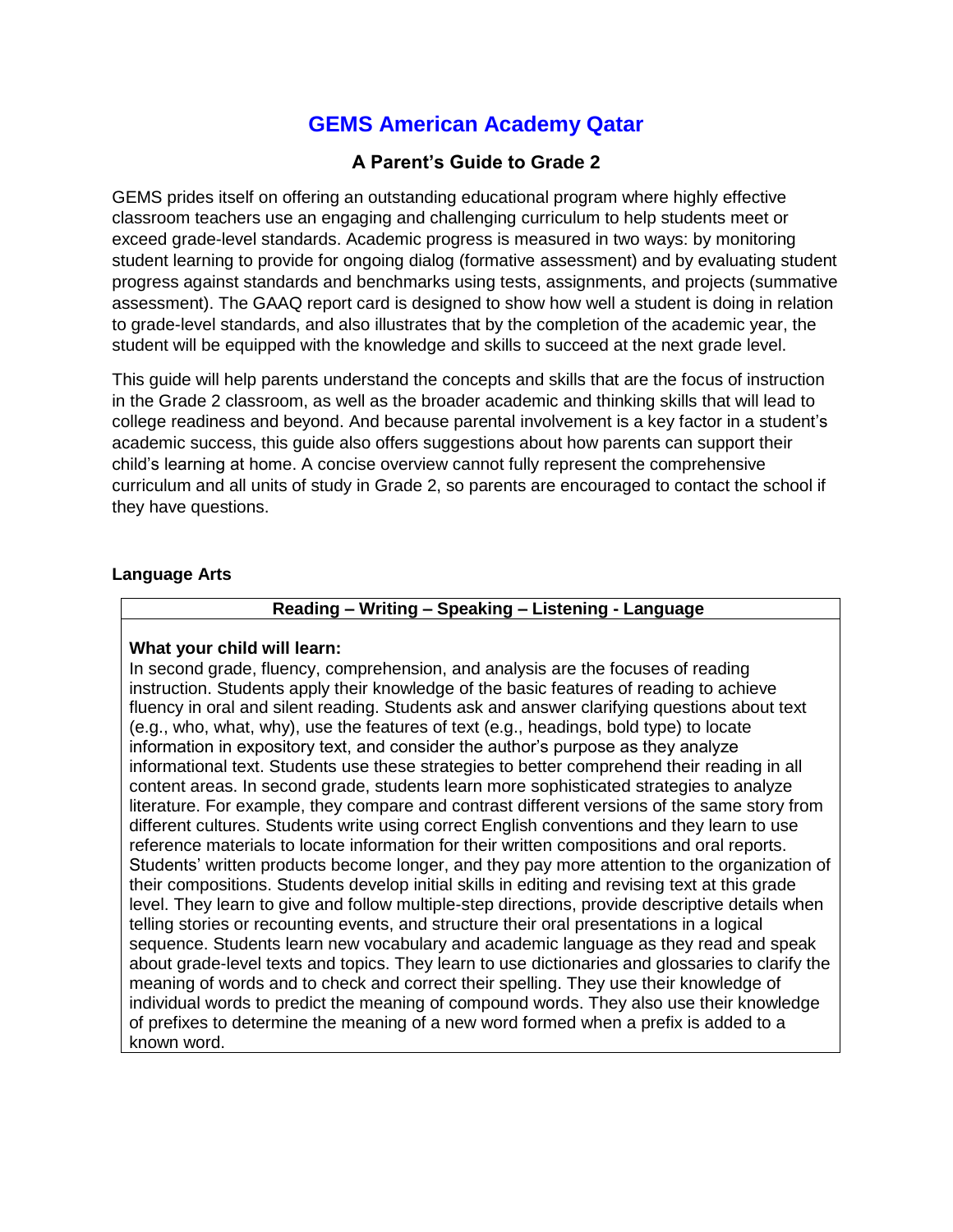# **What you can do at home:**

Reading at home is critical to the development of early literacy skills, so visit the school library often and read, read, read every day. Encouraging reading is one of the most important things a parent can do to help their child develop language acquisition skills and a love of learning. When you are reading with your child, discuss the book, the characters, and the important details. Make predictions as you read and create different endings to stories. Ask your child questions about the book and have them retell the story to you. Talk about the book and the words in it. Identify words that your child may already know, and pick out new and unfamiliar words to expand vocabulary.

# **Mathematics**

| <b>Overview</b>                                                                                |                                                                               |
|------------------------------------------------------------------------------------------------|-------------------------------------------------------------------------------|
| Students in Grade 2 extend their understanding of place value (within 1,000), build fluency in |                                                                               |
| addition and subtraction (within 100), and use simple concepts of multiplication and division. |                                                                               |
| They measure the length of objects by using appropriate tools and identify shapes and their    |                                                                               |
| attributes.                                                                                    |                                                                               |
| <b>Operations and Algebraic Thinking</b>                                                       | <b>Number and Operations in Base Ten</b>                                      |
| What your child will learn:                                                                    | What your child will learn:                                                   |
| Students use addition and subtraction within                                                   | Students extend their understanding of place                                  |
| 100 to solve one- and two-step word                                                            | value as they associate the digits of a three-                                |
| problems with unknowns in all positions.                                                       | digit number with amounts of hundreds, tens,                                  |
| They represent problems by using drawings                                                      | and ones. They read, write, order, and                                        |
| and equations with a symbol for the                                                            | compare whole numbers and skip count by                                       |
| unknown number, use mental strategies to                                                       | 2s, 5s, 10s, and 100s within 1,000. To foster                                 |
| add and subtract within 20, and know from                                                      | a deep understanding of addition and                                          |
| memory all sums of two 1-digit numbers.                                                        | subtraction, students use concrete models or                                  |
| Students use repeated addition and                                                             | drawings and strategies (based on place                                       |
| counting by multiples to demonstrate<br>multiplication and use repeated subtraction            | value, properties of operations, and the<br>relationship between addition and |
| and equal group sharing to demonstrate                                                         | subtraction) to solve problems. Second-grade                                  |
| division.                                                                                      | students extend their addition skills as they                                 |
|                                                                                                | add up to four 2-digit numbers and mentally                                   |
|                                                                                                | add and subtract 10 or 100 from numbers                                       |
|                                                                                                | between 100 and 900.                                                          |
| <b>Measurement and Data</b>                                                                    | <b>Geometry</b>                                                               |
| What your child will learn:                                                                    | What your child will learn:                                                   |
| Students estimate and measure the length                                                       | Second-grade students extend their                                            |
| of an object by selecting and using                                                            | understanding of plane and solid geometric                                    |
| appropriate tools such as rulers, meter                                                        | shapes as they recognize and describe                                         |
| sticks, and measuring tapes. Students                                                          | shapes by various attributes (e.g., the                                       |
| model and solve problems involving                                                             | number of angles and equal faces). Students                                   |
| amounts of money. Students also use                                                            | also learn to draw various shapes and are                                     |
| picture graphs and bar graphs to represent                                                     | introduced early to the concept of area as                                    |
| and interpret data.                                                                            | they partition rectangles into rows and                                       |
|                                                                                                | columns (and count the number of squares).                                    |
|                                                                                                | They also partition circles and rectangles into                               |
|                                                                                                | two, three, and four equal shares and learn                                   |
|                                                                                                | the associated fraction vocabulary (thirds, a                                 |
|                                                                                                | third of, etc.).                                                              |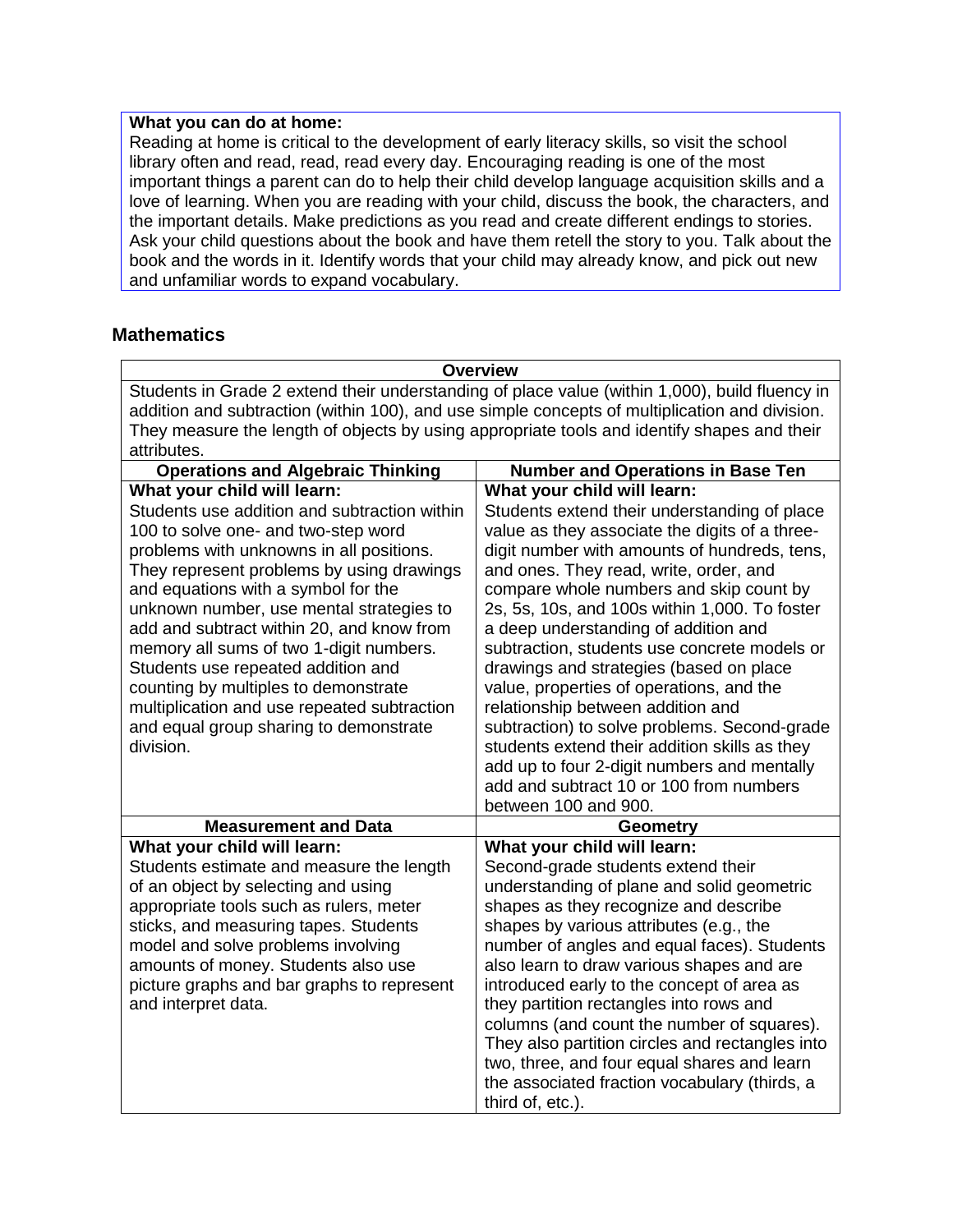## **What you can do at home:**

Make math fun and meaningful for your child by looking for real world math problems in your daily life. Use everyday objects for counting, sorting, and creating story problems. Ask questions that require mathematical thinking (e.g., estimation, greater/less than, and basic addition and subtraction problems). Encourage your child to keep trying even when a problem may be challenging, talk to them about how they find an answer to a problem, and praise them for effort, resiliency, and perseverance even if they aren't getting the "right" answer.

# **Integrated Content**

| <b>Science</b>                                                                                                                                                                                                                                                                                                                                                                                                                                                                                                     | <b>Social Studies</b>                                                                                                                                                                                                                                                                                                                                                                                                                                                    |
|--------------------------------------------------------------------------------------------------------------------------------------------------------------------------------------------------------------------------------------------------------------------------------------------------------------------------------------------------------------------------------------------------------------------------------------------------------------------------------------------------------------------|--------------------------------------------------------------------------------------------------------------------------------------------------------------------------------------------------------------------------------------------------------------------------------------------------------------------------------------------------------------------------------------------------------------------------------------------------------------------------|
| What your child will learn:                                                                                                                                                                                                                                                                                                                                                                                                                                                                                        | What your child will learn:                                                                                                                                                                                                                                                                                                                                                                                                                                              |
| GAAQ uses the FOSS or Full Option<br>Science System. The program design is<br>based on learning progressions that provide<br>students with opportunities to investigate<br>core ideas in science in increasingly<br>complex ways over time. The target goals<br>are to help students know and use scientific<br>explanations of the natural world and the<br>development of scientific knowledge and<br>technological capabilities, and to participate<br>productively in scientific and engineering<br>practices. | Students apply their emerging understanding<br>of civics, economics, geography, and history<br>to their communities and others around the<br>world. Students learn about how their<br>community works, as well as the variety of<br>ways that communities organize themselves.<br>To develop conceptual understanding,<br>students examine the geographic and<br>economic aspects of life in their own<br>neighborhoods and compare them to those of<br>people long ago. |
| There are three FOSS units of study in<br>Grade 2:<br><b>Physical Science -</b><br>Properties of the States of Matter<br><b>Earth Science -</b><br>Properties of Air<br>Monitoring the Weather and Moon Phases<br>Life Science -<br>Characteristics of Life Cycles of Insects                                                                                                                                                                                                                                      |                                                                                                                                                                                                                                                                                                                                                                                                                                                                          |

| What you can do at home:                     | What you can do at home:                      |
|----------------------------------------------|-----------------------------------------------|
| Make a routine of checking, discussing, and  | Talk to your child about the importance of    |
| perhaps even graphing the weather            | rules both at home and in the community, of   |
| (temperature, precipitation, etc.). As       | citizenship, and of being a productive        |
| students study plants and animals in school, | community member. Expose your child to        |
| caring for indoor plants, outdoor gardens,   | maps of various kinds. Look for opportunities |
| and even family pets can be great ways to    | to share, discuss, and experience different   |
| reinforce these units of study.              | cultures that are both similar and different  |
|                                              | from your own.                                |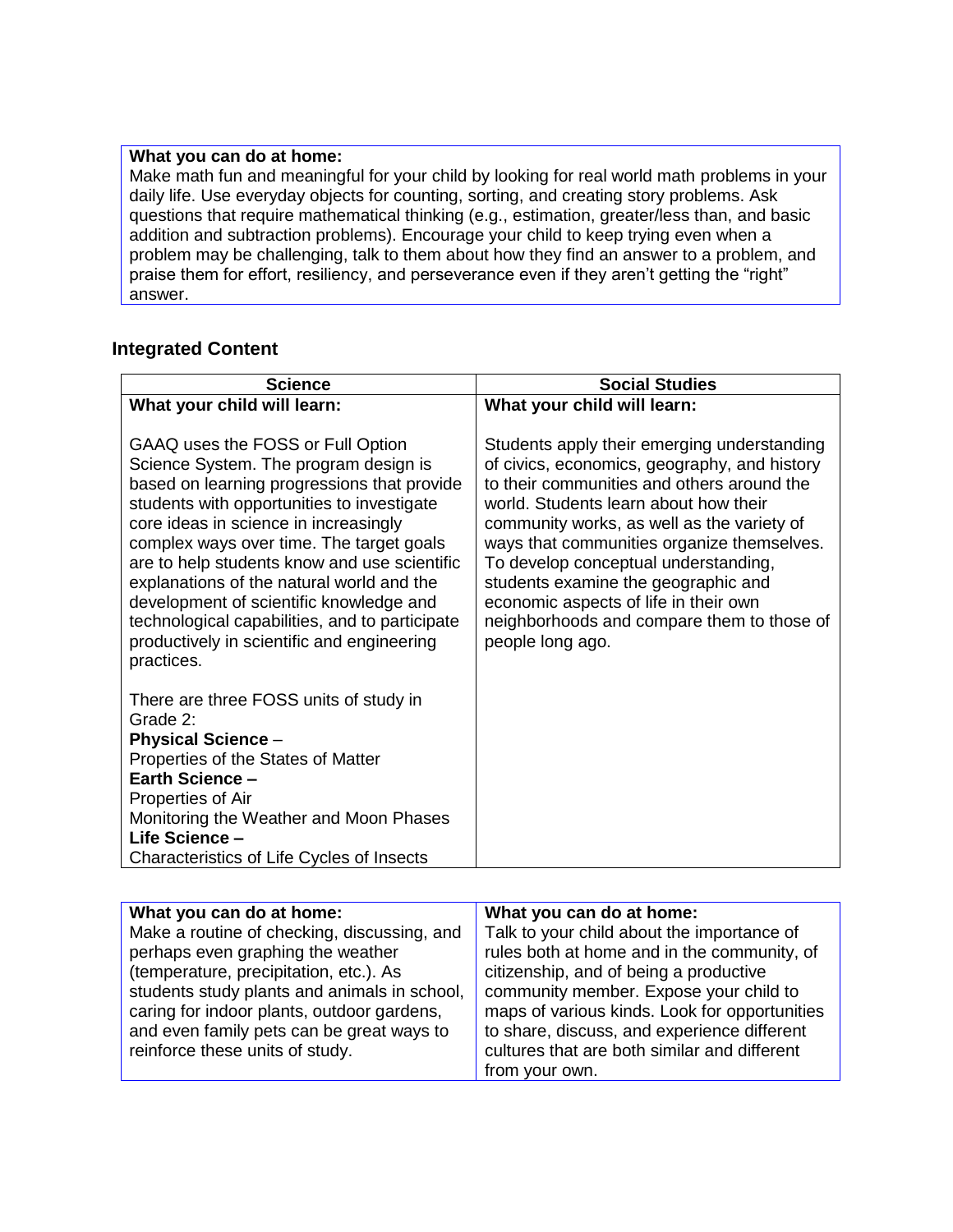## **What your child will learn:**

Elementary art education encompasses several key components; Grade 2 students observe and comprehend various types of art. In art classes, students invent, create, and critique works of art, and they relate, connect, and transfer the skills that they learn into other content areas. Students learn that artists make choices to communicate various ideas and to convey different meanings. They learn that works of art have identifying characteristics and features. Secondgrade students use familiar symbols to identify and demonstrate characteristics and expressive features of art, and they design visual arts that respond to human experience by relating art to the community.

## **What you can do at home:**

Art activities are important for fine motor development. Encourage drawing and ask questions about your child's artwork. Pay attention to and support your child's artistic interests. Design a space for creativity and encourage art activities and imaginative play. Visit local art museums and galleries during family outings.

#### **Music**

#### **What your child will learn:**

The elementary school general music curriculum is built on 12 themes. Each curriculum theme is tailored to match the cognitive development of the students in each of the grade levels. Each lesson addresses specific goals outlined in national standards. The thematic threads in elementary music include:

- Singing/Movement
- Playing Instruments
- Composing/Improvising
- Listening/Analyzing/Describing | Musical Styles
- Evaluating Music
- Theory/Notation
- Instrument/Ensembles
	-
- Music History/Famous **Composers**
- World Music/Cultures
- Cross Curriculum **Connections**
- Life Connections

## **What you can do at home:**

Expand and support the musical experiences and background knowledge of your child by exposing them to a wide variety of musical genres. Attend the opera, symphony, or other musical events. Listen to a variety of types of music in your home and car. Urge your child to explain and discuss what they like and dislike about various types of music. Encourage and foster your child's interest in both vocal and instrumental music.